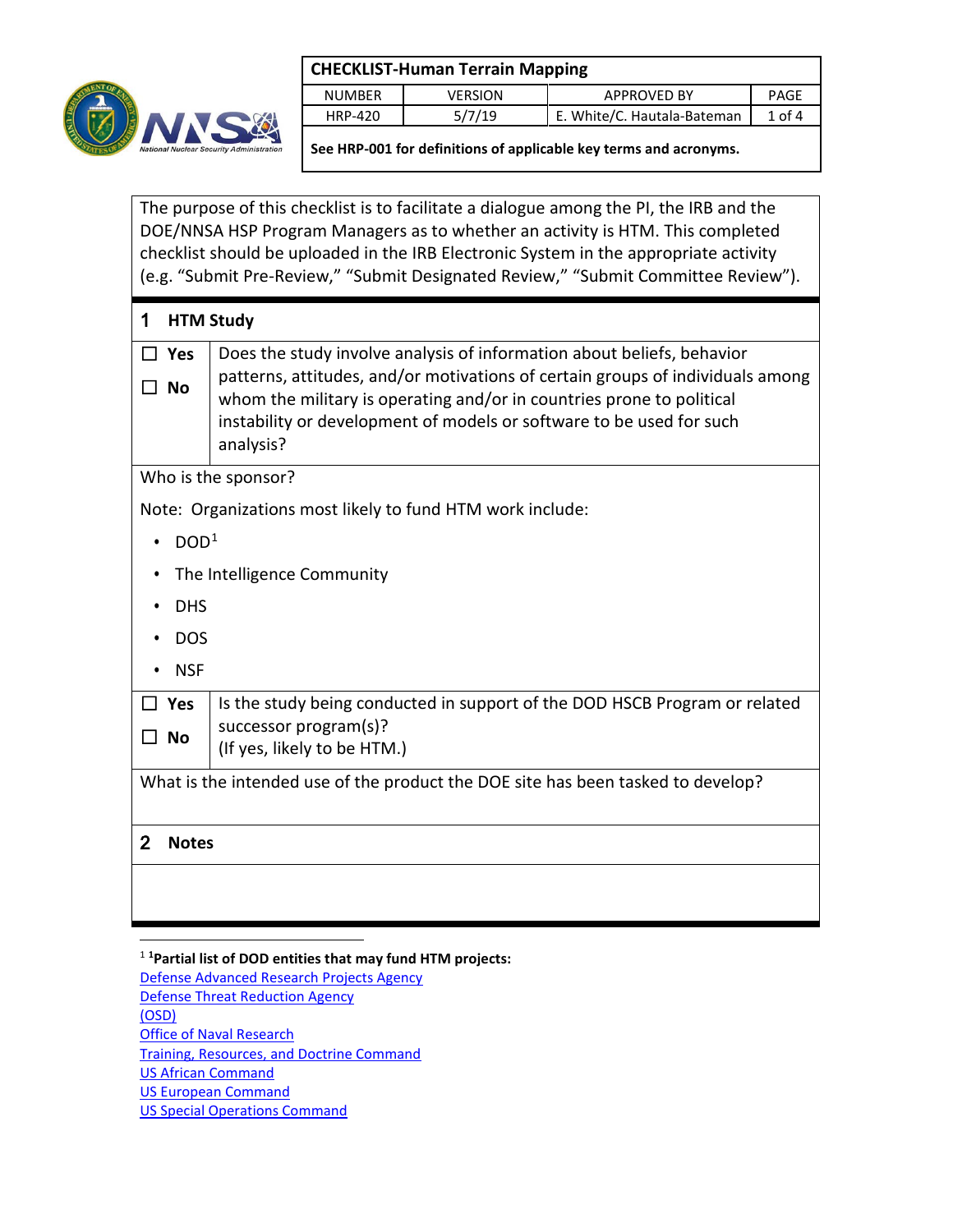

| <b>CHECKLIST-Human Terrain Mapping</b> |                |                             |             |  |
|----------------------------------------|----------------|-----------------------------|-------------|--|
| <b>NUMBER</b>                          | <b>VERSION</b> | <b>APPROVED BY</b>          | <b>PAGF</b> |  |
| HRP-420                                | 5/7/19         | E. White/C. Hautala-Bateman | $2$ of 4    |  |
|                                        |                |                             |             |  |

**See HRP-001 for definitions of applicable key terms and acronyms.**

Note: If the work to be conducted looks like HTM (first checkbox) and the goal of the project is to help the U.S. military make decisions about actions to be taken in countries in which it has a presence and/or in countries prone to political violence, it is likely to be HTM. Examples of determinations are included on page 3 and 4 of this checklist.

**Figure 1. Flow chart of Determination of HTM Project and Path Forward**

## Determination of HTM Project and Path Forward

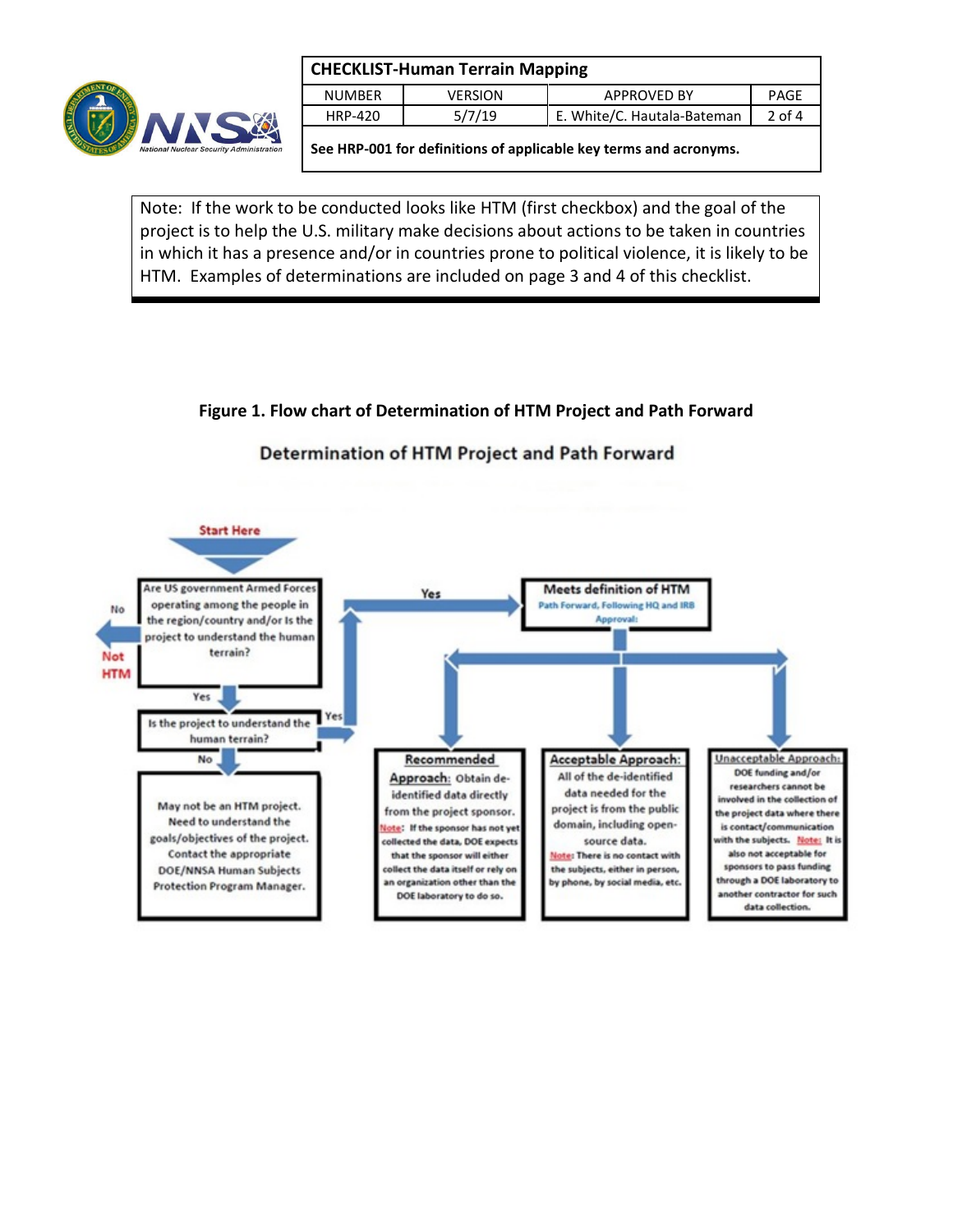

| <b>CHECKLIST-Human Terrain Mapping</b>                            |                |                             |          |  |
|-------------------------------------------------------------------|----------------|-----------------------------|----------|--|
| <b>NUMBER</b>                                                     | <b>VERSION</b> | <b>APPROVED BY</b>          | PAGE     |  |
| HRP-420                                                           | 5/7/19         | E. White/C. Hautala-Bateman | $3$ of 4 |  |
| See HRP-001 for definitions of applicable key terms and acronyms. |                |                             |          |  |

## **Examples of DOE HTM or Not HTM**

1. Your National Lab (YNL) is tasked with analyzing a large de-identified dataset provided by the OSD regarding beliefs, behavior patterns, motivations, and attitudes of certain groups of individuals in a country of concern toward the U.S. and other neighboring countries in the Middle East. This project is being conducted as part of the DOD HSCB program.

**Determination: HTM**

2. YNL is tasked with analyzing a large dataset provided by the DOS regarding beliefs, behavior patterns, motivations, and attitudes of certain groups of individuals in Afghanistan toward the U.S. and other neighboring countries. The DOS will use this information to evaluate the effectiveness of its program for engaging weapons scientists in peaceful work.

**Determination: Not HTM** 

3. YNL is tasked with analyzing multiple datasets provided by the Army Training and Doctrine Command in support of teams on the ground in Afghanistan or Iraq, for the purpose of assisting the military with making decisions about actions to take in these countries.

## **Determination: HTM**

4. YNL is tasked with developing software to be used by DOD to analyze large amounts of information regarding behavior patterns and motivations of groups of individuals among whom the military is operating and/or in countries prone to political violence.

## **Determination: HTM**

5. YNL has decided to use LDRD funds to develop a tool likely to have HTM applications, though those applications are not yet determined, nor are future sponsors identified. **Determination: Not HTM**